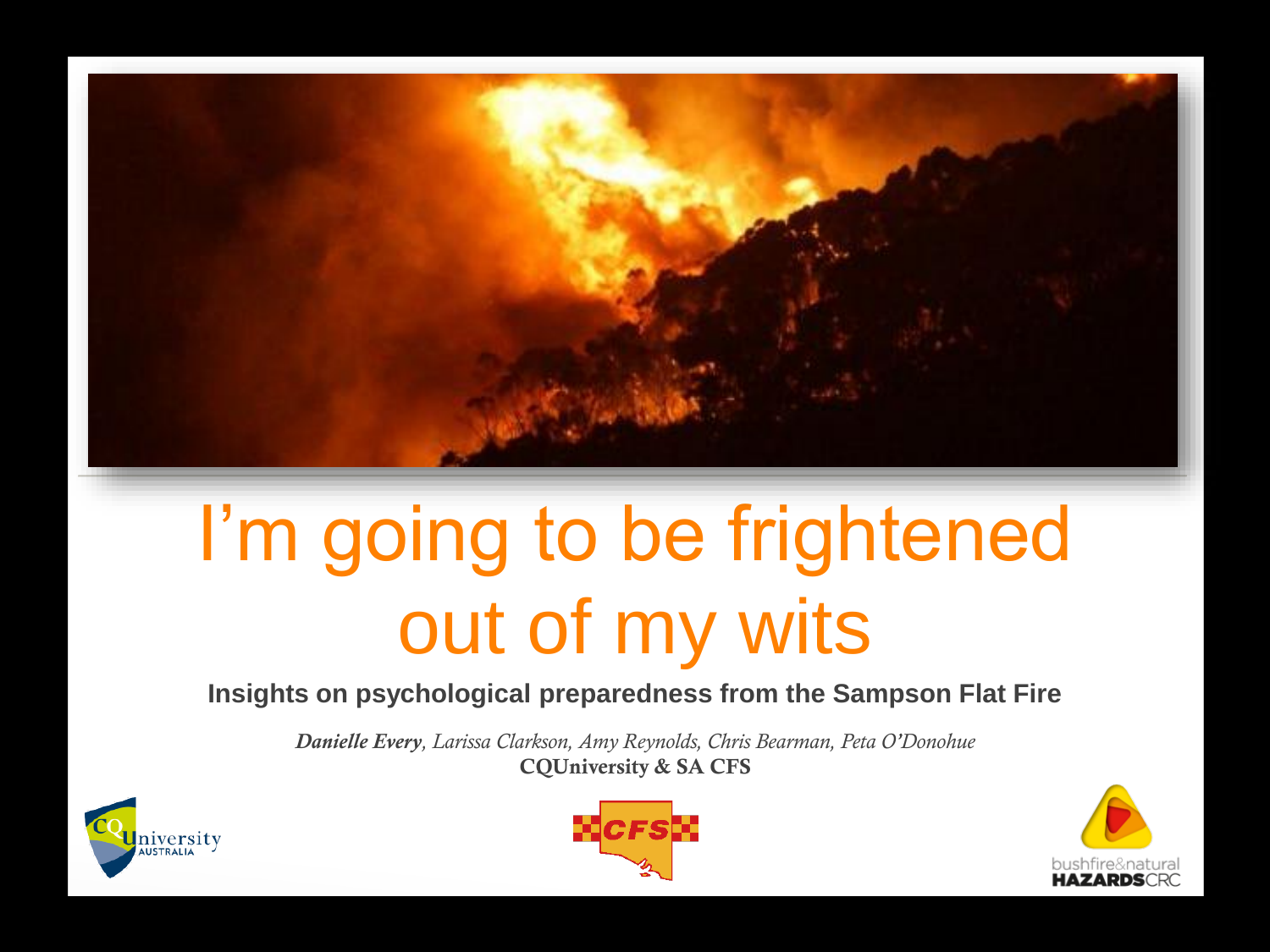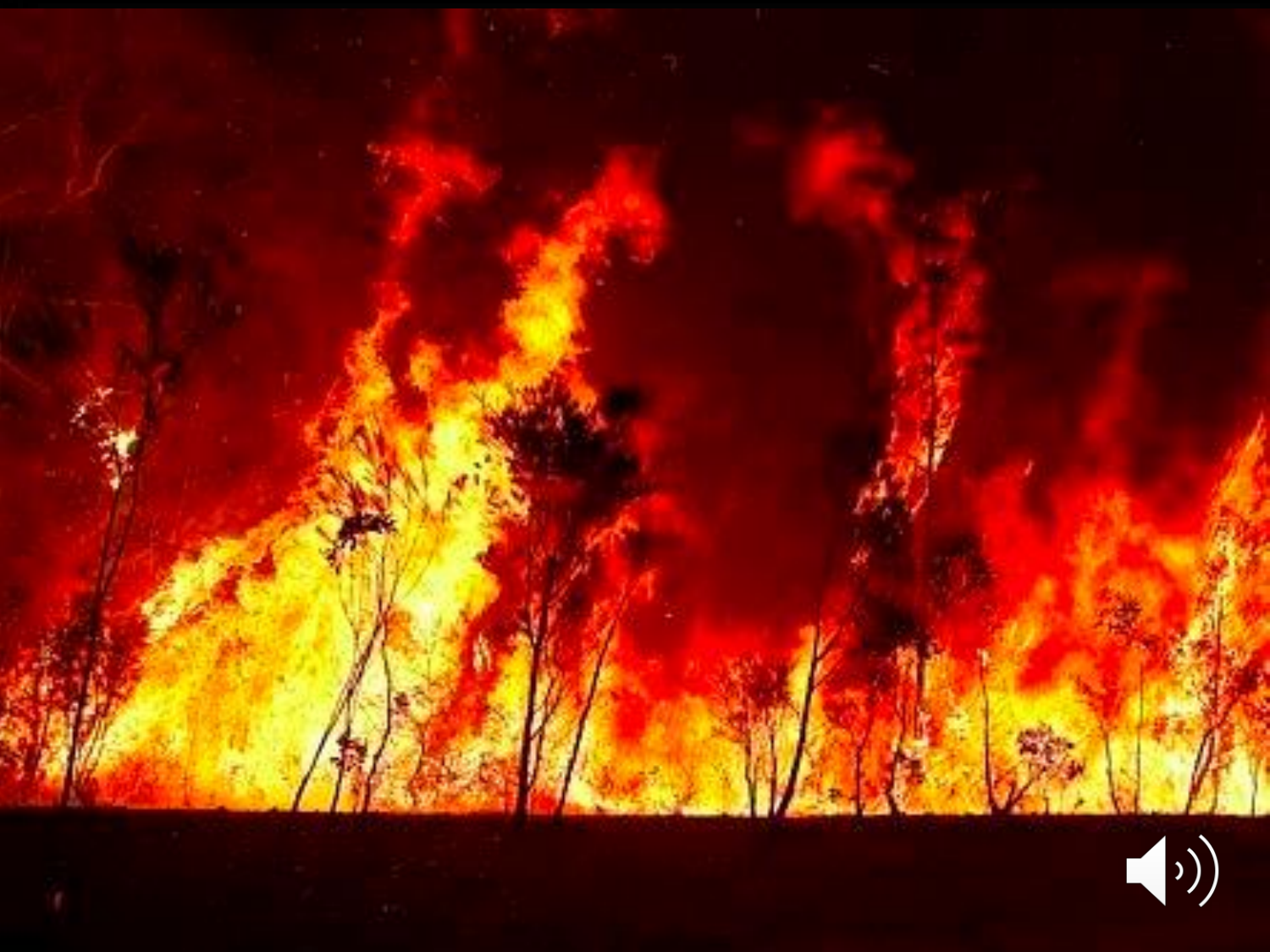



Only 56% (108) felt EMOTIONALLY Prepared

|  |  |  |  |  |  |  |  |  | \\$\$\$\$\$\$\$\$\$\$\$\$\$\$\$\$\$\$ |
|--|--|--|--|--|--|--|--|--|---------------------------------------|
|  |  |  |  |  |  |  |  |  |                                       |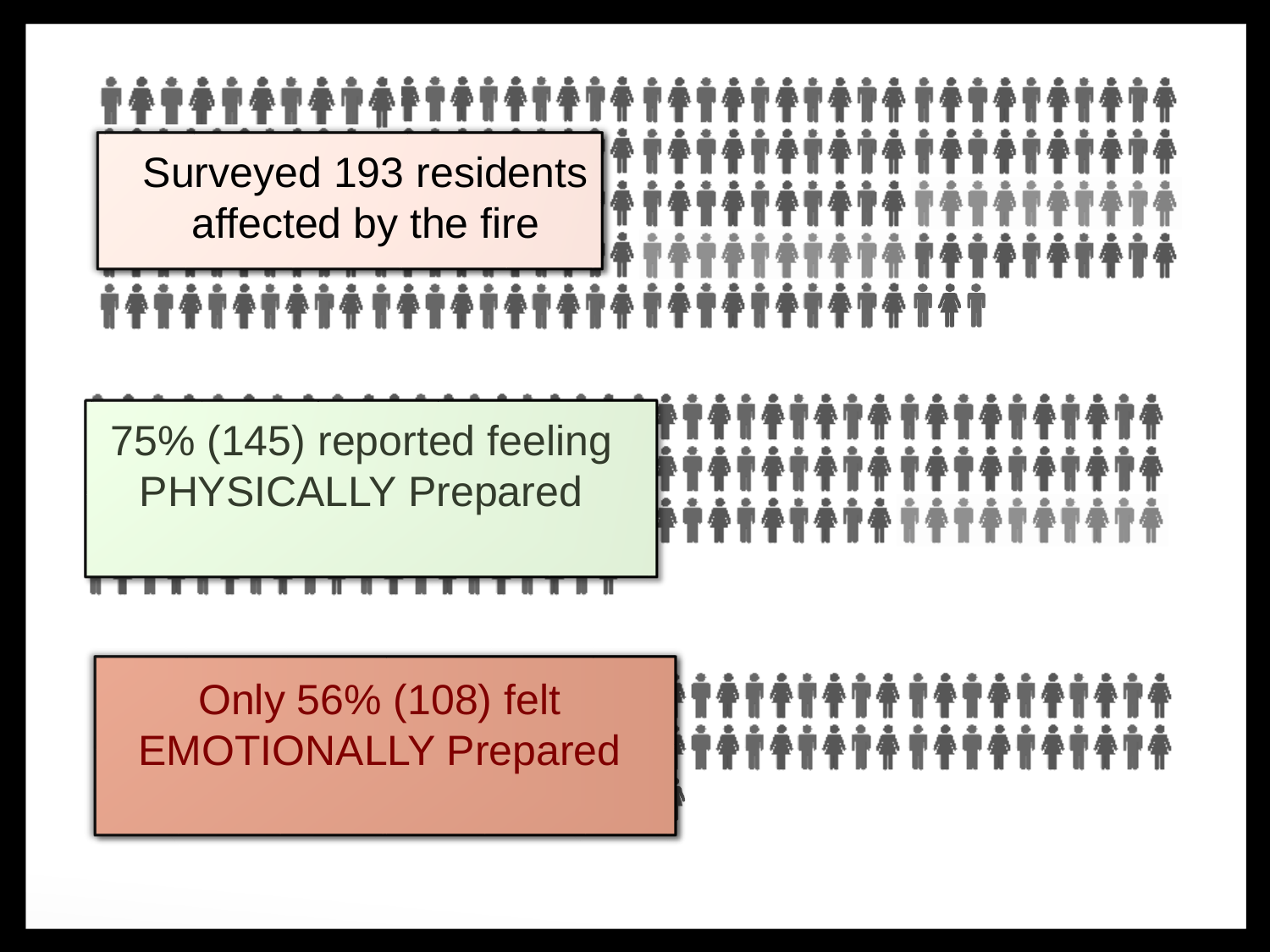#### Being overcome by high arousal led to…

- Not able to manage anxiety and feeling out of control
	- A last minute change in plan, particularly leaving late
	- Unsafe driving speeding
	- Forgetting important items (e.g. medication)
	- Not acting until too late
	- Ignoring the threat (e.g. sleeping)
	- Doing unrelated tasks that take up precious time

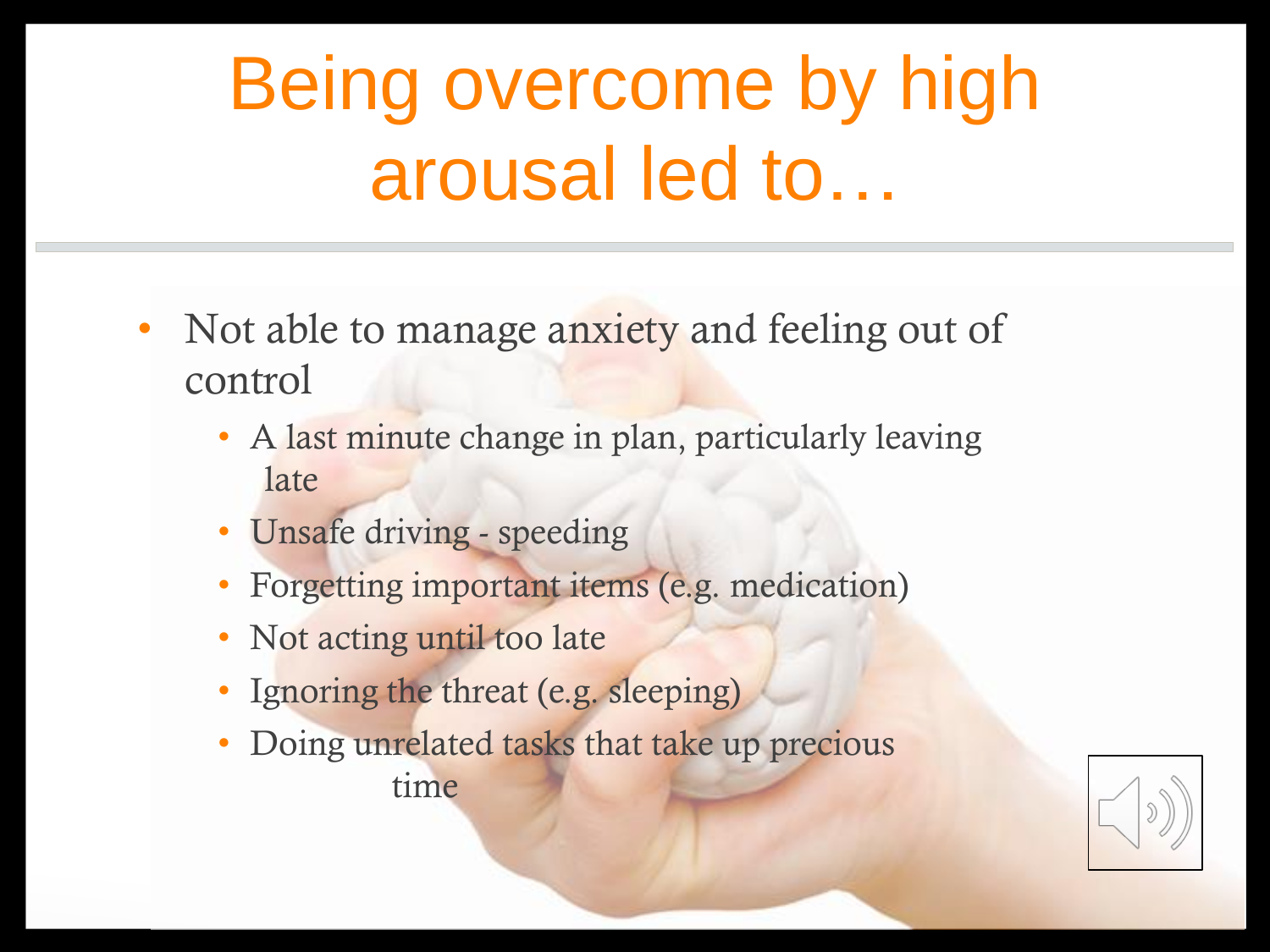#### **Window of Affective Tolerance**

**HYPER-AROUSAL** 

panic, impulsivity, survival responses - fight, flight, hypervigiliance, anger, agitation, freeze

#### **OPTIMUM AROUSAL**

feelings and responses are manageable and do not prevent thinking

#### **HYPO-AROUSAL**

numbness, submission, desensitization, poor self-care or boundaries, shut down

From Joyce, P and Sills, C 2014 | Based on Siegal 1999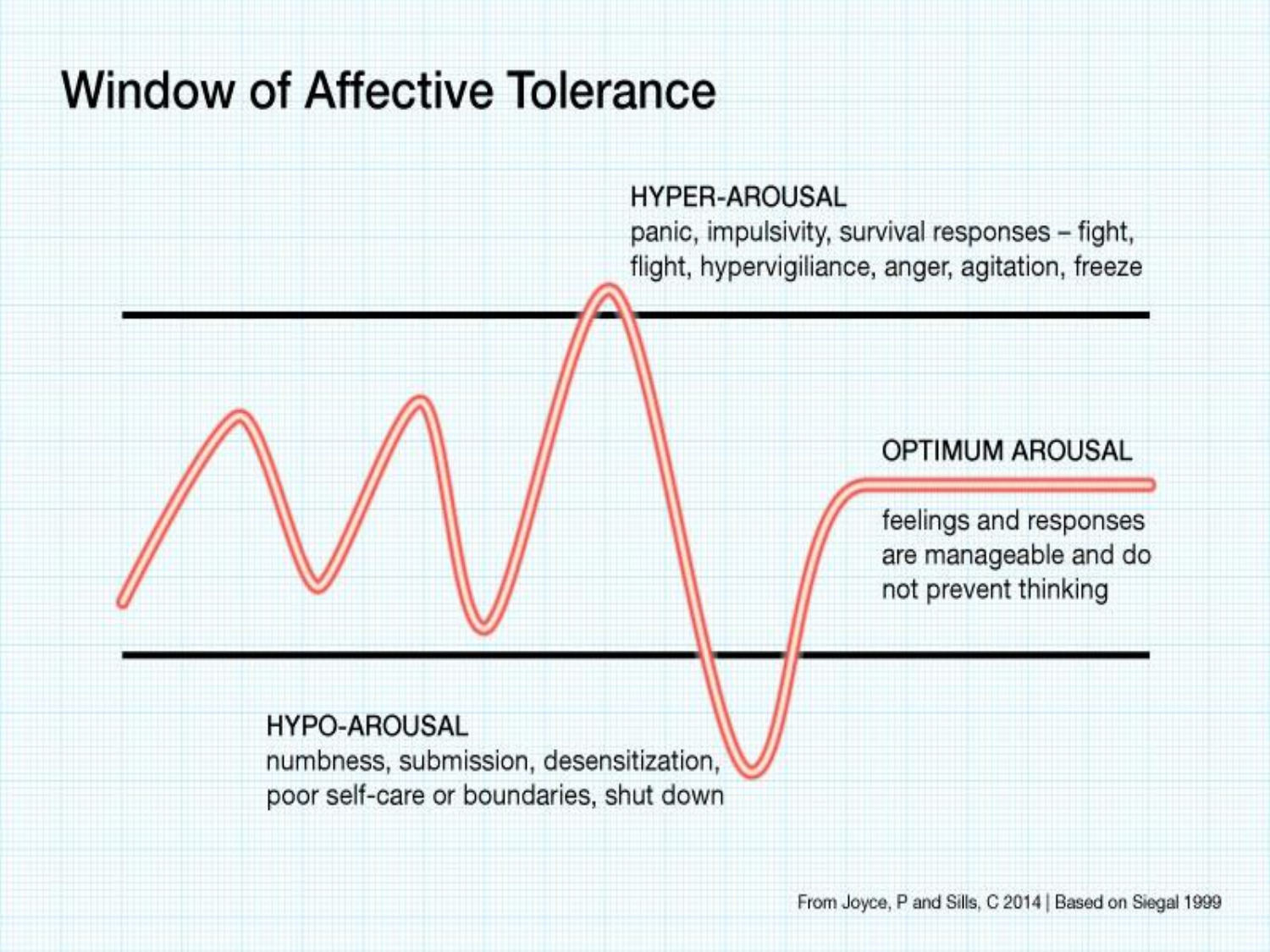#### Out of your wits: The effects of stressful events on the brain

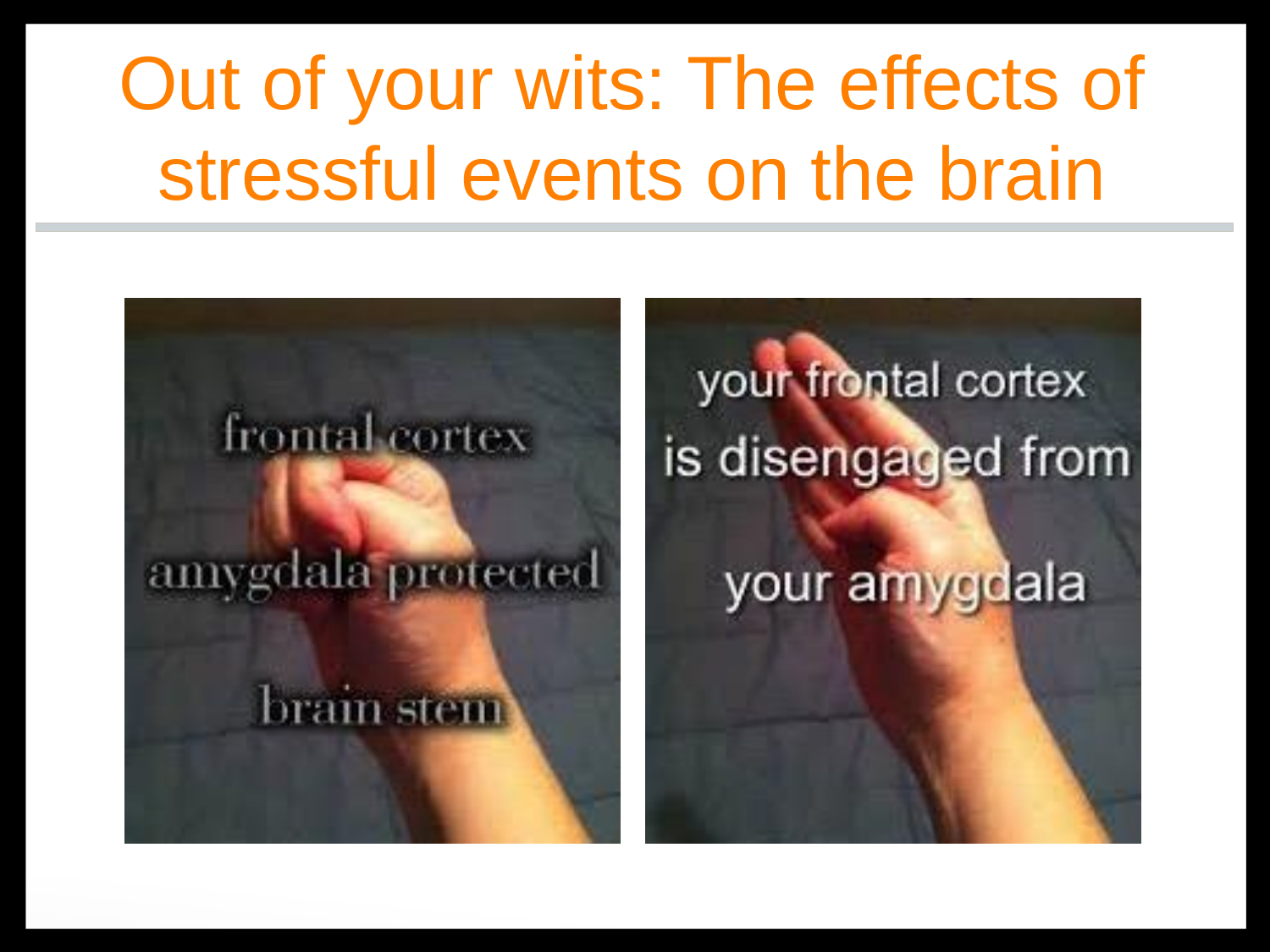# Mentally<br>**PREPARE. ACT. SURVIVE.**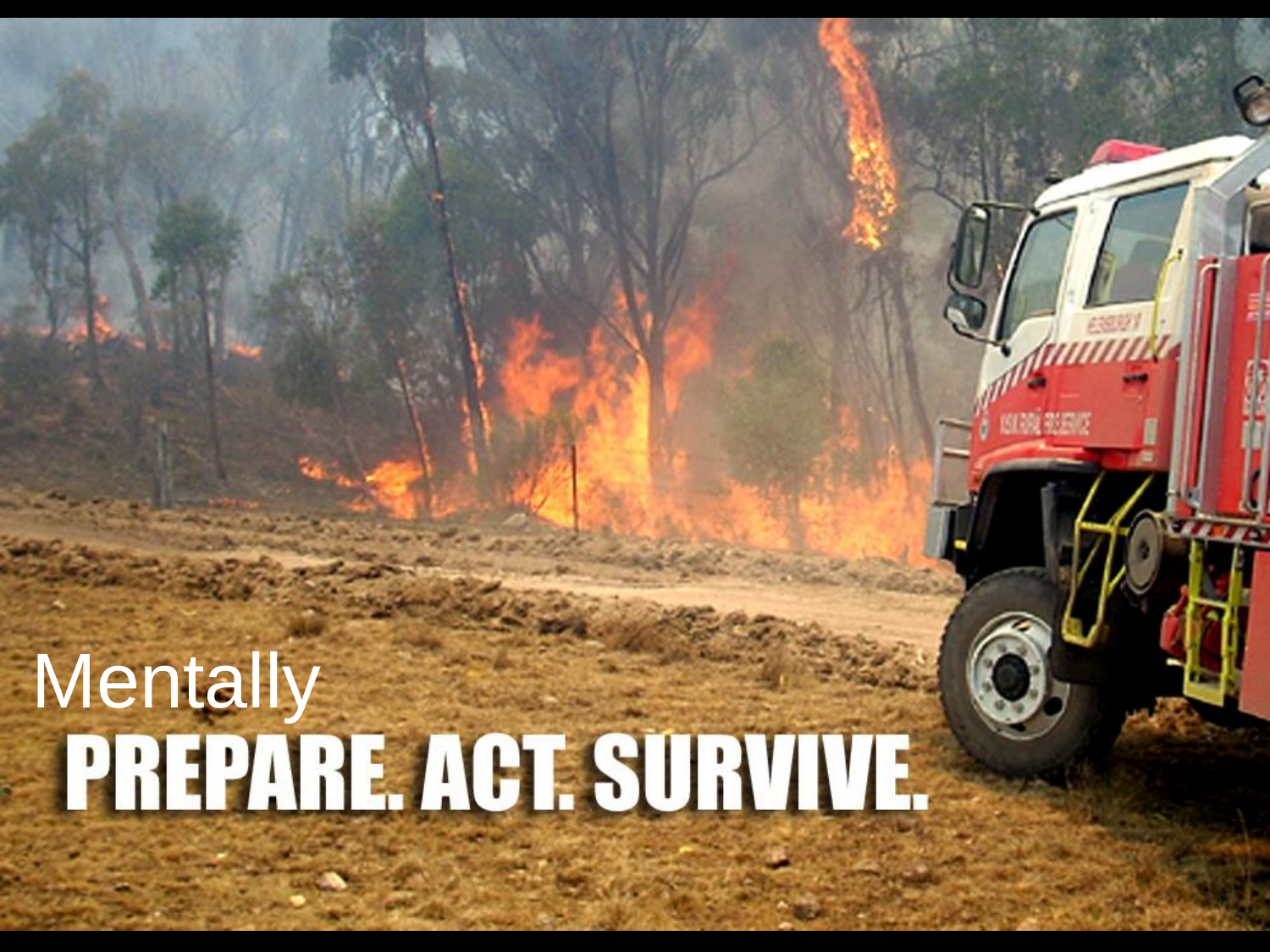|                         | Included<br>word/phrase<br>relating to<br>mental<br>preparedness | assessment<br>question/s<br>on psych<br>prep | Included an Information<br>on expected<br>conditions | Information<br>on expected<br>feelings and<br>thoughts | Information<br>on how to<br>manage this |
|-------------------------|------------------------------------------------------------------|----------------------------------------------|------------------------------------------------------|--------------------------------------------------------|-----------------------------------------|
| $\mathbf{1}$            |                                                                  |                                              |                                                      |                                                        |                                         |
| $\overline{2}$          | $\sqrt{}$                                                        |                                              |                                                      |                                                        |                                         |
| $\overline{\mathbf{3}}$ | $\sqrt{}$                                                        |                                              |                                                      |                                                        |                                         |
| $\overline{\mathbf{4}}$ | $\sqrt{}$                                                        | $\sqrt{}$                                    |                                                      |                                                        |                                         |
| 5                       | $\sqrt{}$                                                        | $\sqrt{}$                                    | $\sqrt{}$                                            |                                                        |                                         |
| 6                       | $\sqrt{}$                                                        | $\sqrt{}$                                    | $\sqrt{}$                                            |                                                        |                                         |
| $\overline{7}$          | $\sqrt{}$                                                        | $\sqrt{}$                                    | $\sqrt{}$                                            | $\checkmark$                                           |                                         |
| 8                       | $\checkmark$                                                     | $\checkmark$                                 |                                                      |                                                        |                                         |
| <b>US</b>               |                                                                  |                                              |                                                      |                                                        |                                         |
| <b>CAN</b>              |                                                                  |                                              |                                                      |                                                        |                                         |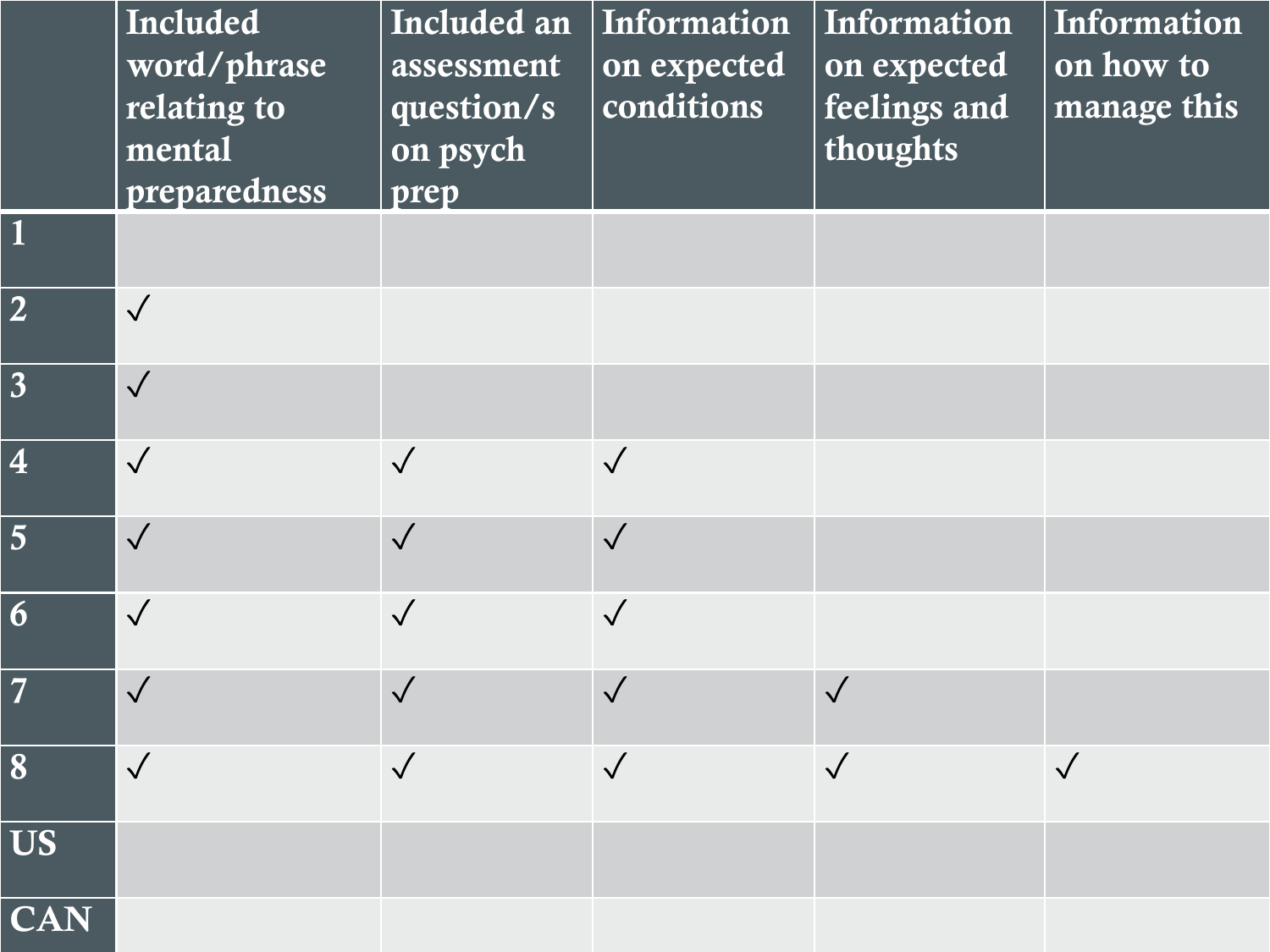**PREPARING YOUR MIND FOR BUSHFIRES**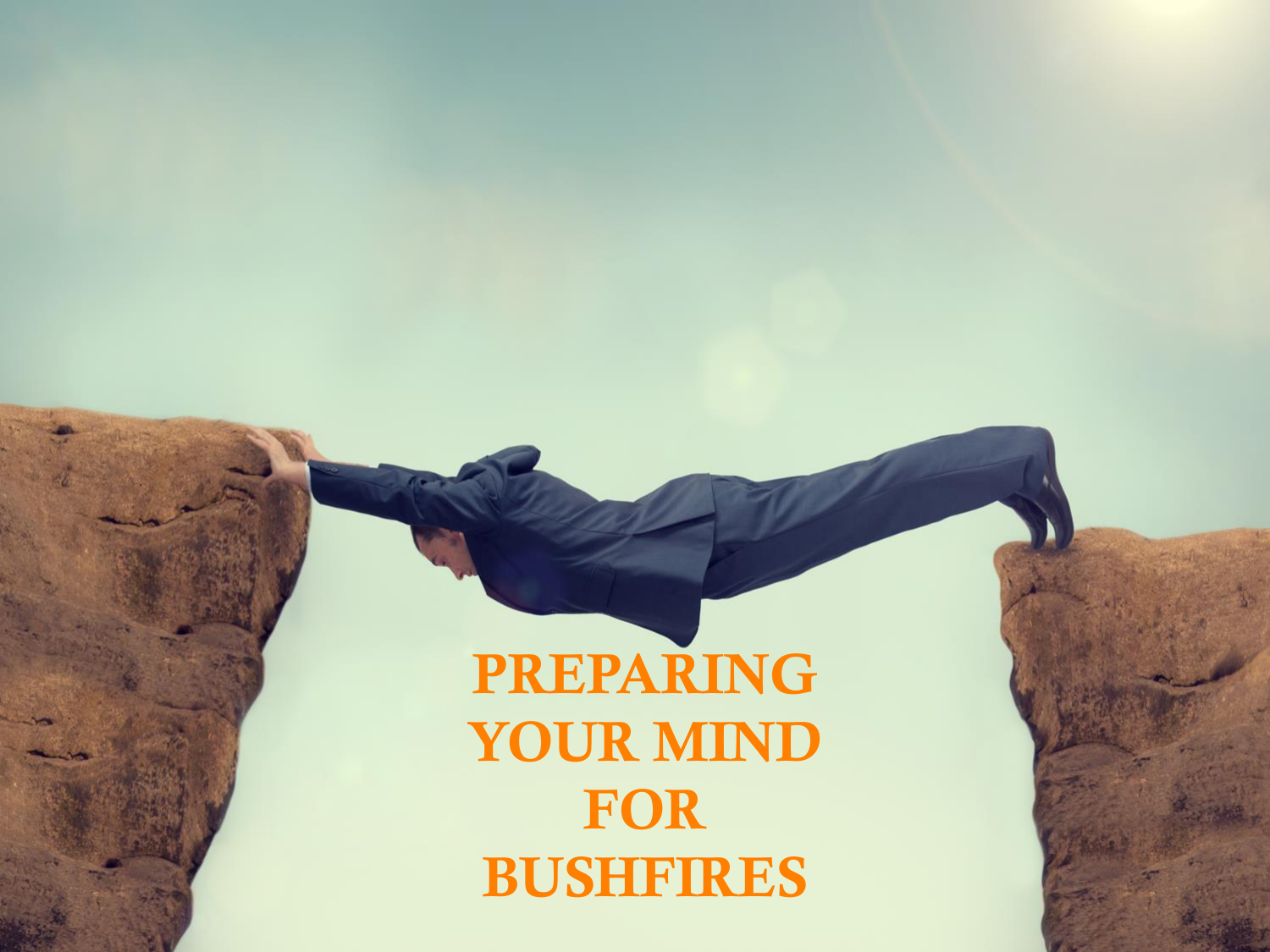#### **Psychological Preparedness**

The capacity to inhibit an automatic response that does not work, and to choose an innovative one that does.

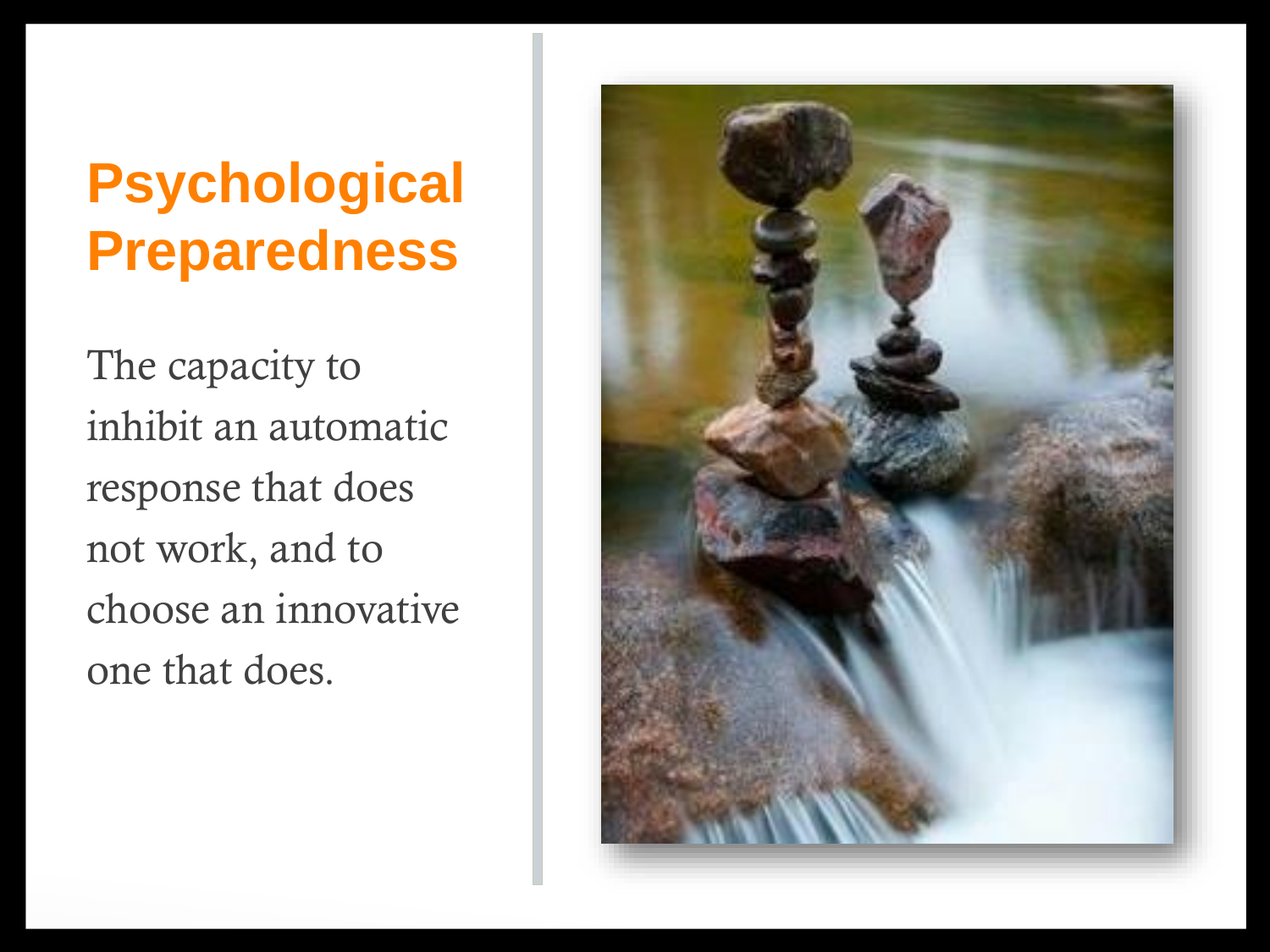#### What does psychological preparedness include?

**ANTICIPATE:** Expecting the brain's and body's response in an emergency (and knowing these are normal)

**IDENTIFY:** An awareness that this response is occurring

**MANAGE**: Strategies for switching mind sets and reestablishing the brain loop

*Reser & Morrissey, 2009*



Next time, try flight."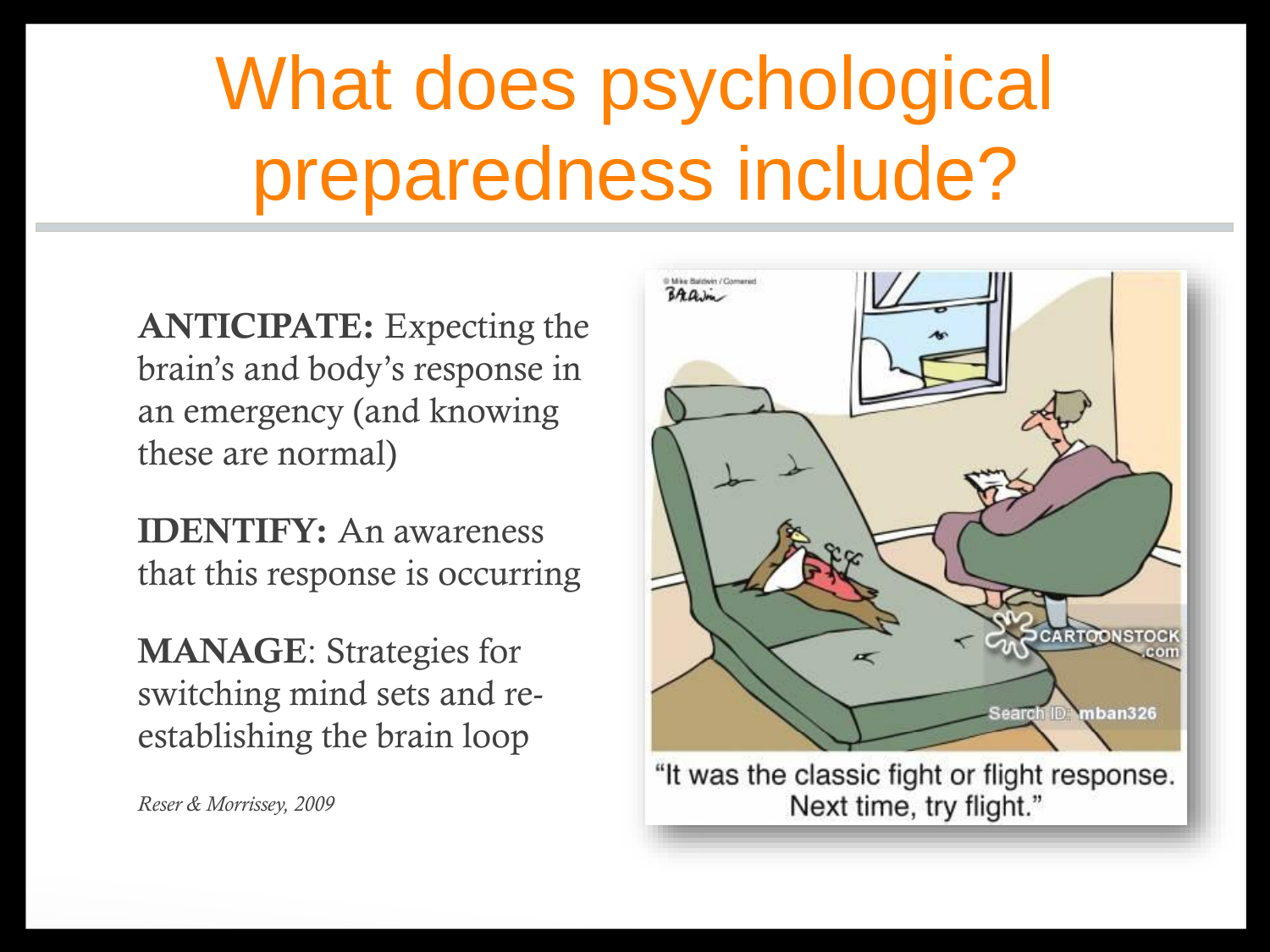#### Increasing psychological preparedness

- Previous experience in bushfires
- Understanding bushfire risk and bushfire safety
- Preparedness groups
- Gender: men more likely to feel emotionally prepared

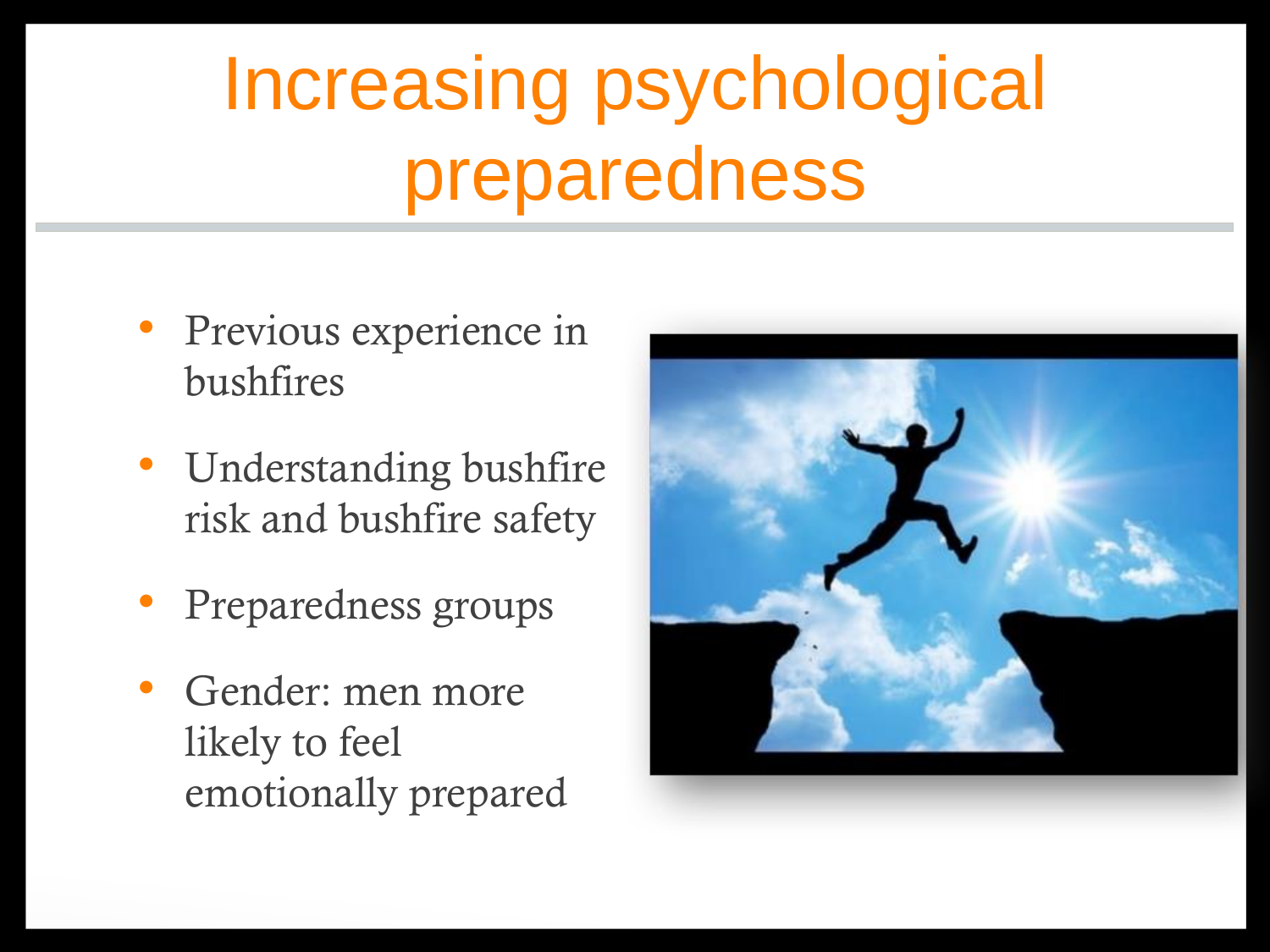#### Physical and psychological preparedness

- 'Doing something' increases psychological preparedness for those who leave
	- For those who leave, even cleaning their gutters increased emotional preparedness
- High level preparations increases psychological preparedness for those who stay
	- Those who stay are more likely to feel emotionally prepared, and those who stay with significant high level preparations are most likely to be emotionally prepared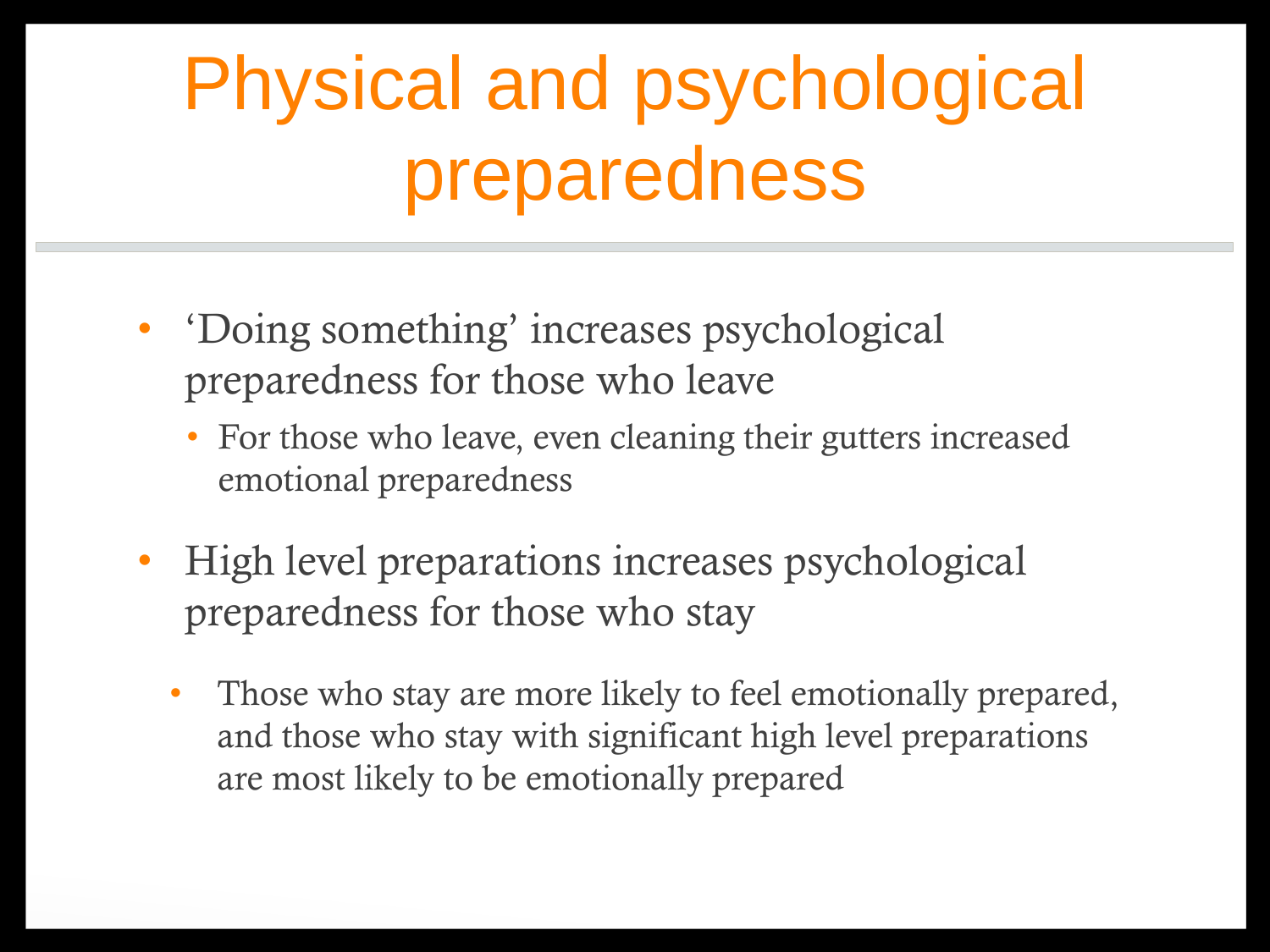#### Challenge 1: What's our role?

- What's our role:
	- *"Our focus has to be what they're going to do when the smoke and flames are there"* being clear on the difference between preparing for an event and for recovery
	- *"We mustn't pretend to be psychologists"* Managing expectations and responsibility
	- *"Because we can't prepare them"* Language 'awareness' versus 'preparedness'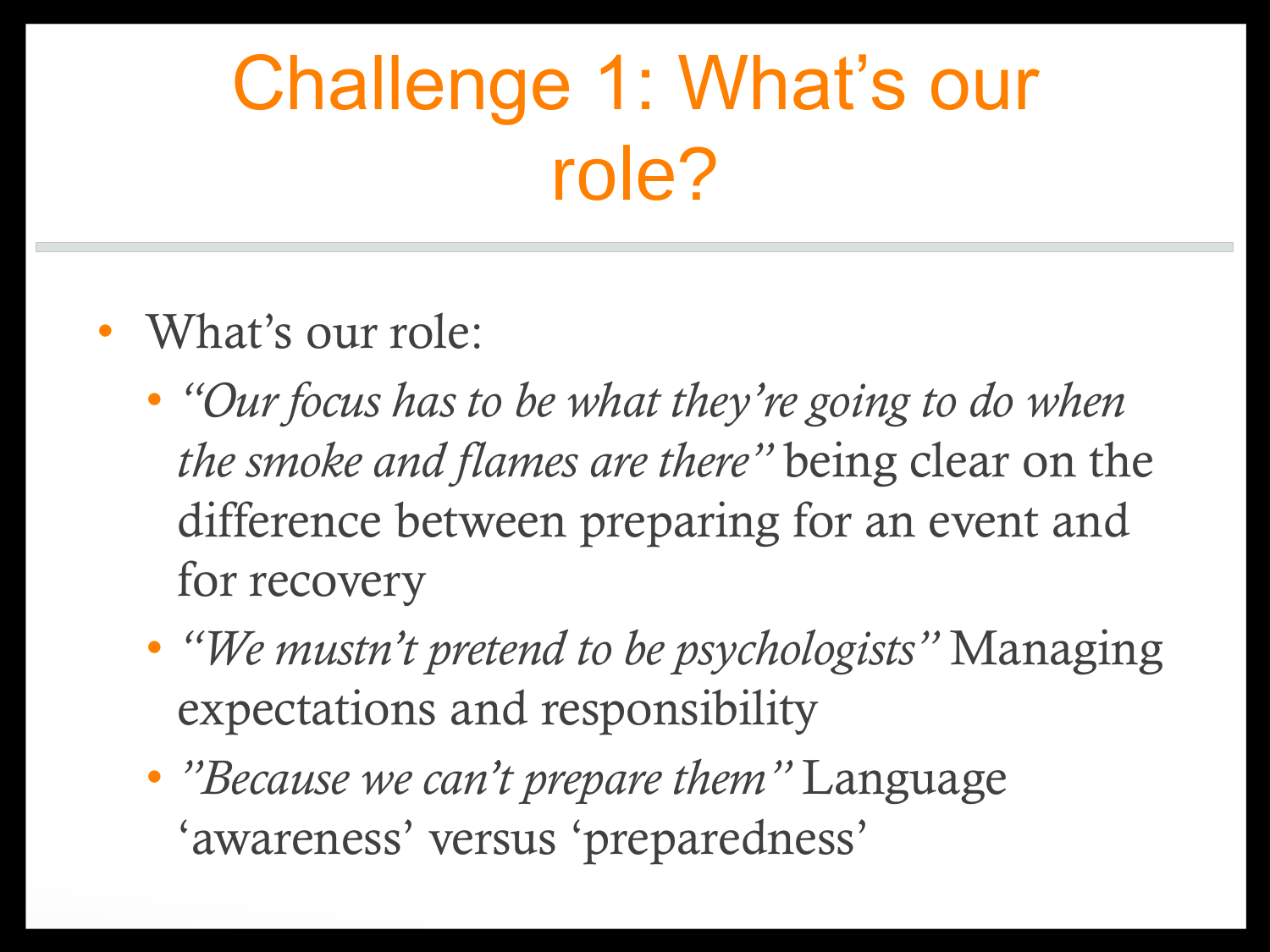#### Challenge: How do we do it?

- How do we do it: *"Its not like it's a tick and flick"* 
	- Observability, measurability and techniques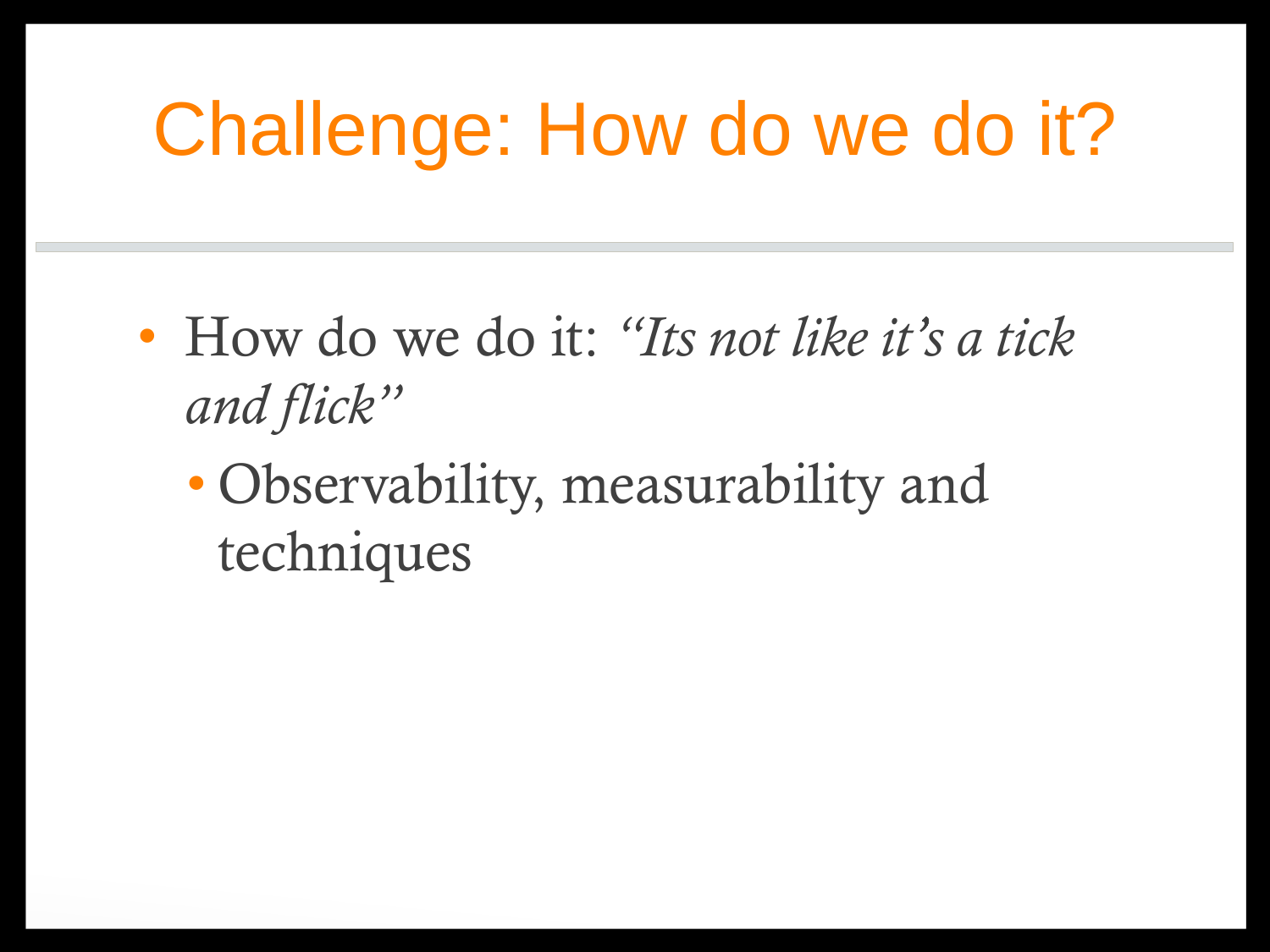## Some ways to do it

- Awareness, Endurance, Recovery (Morrissey & Reser) – a 6 hour community leader course/printed guide
	- A modified trial in Cairns pre and post Cyclone Justin using just a booklet
	- Increased physical preparedness and confidence
	- Increased ability to anticipate and identify feelings
	- Did not effect personal control and managing feelings
- Red Cross "Psychological Preparedness for Disasters" based on AIM





the

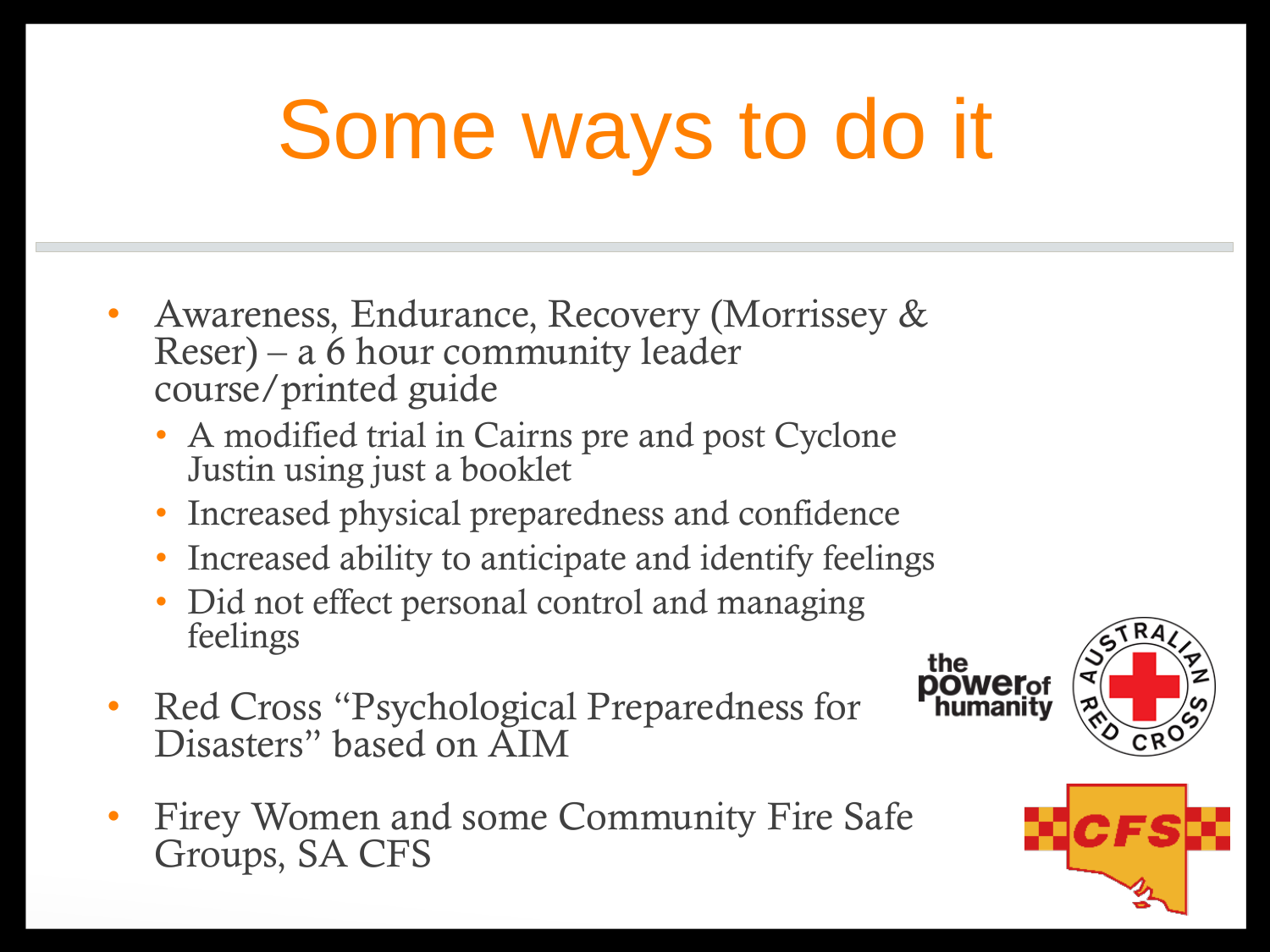# Challenge 3: Vulnerability

- *"Everyone's got a different bucket"* Applying it across vulnerability differences
- Lower psychological (and physical) preparedness
	- Moderate to high chronic anxiety
	- Avoidant coping styles
	- Prior traumatic disaster experience

=> the self-instruction guide did not increase preparedness and may heighten anxiety

• Other vulnerable community members?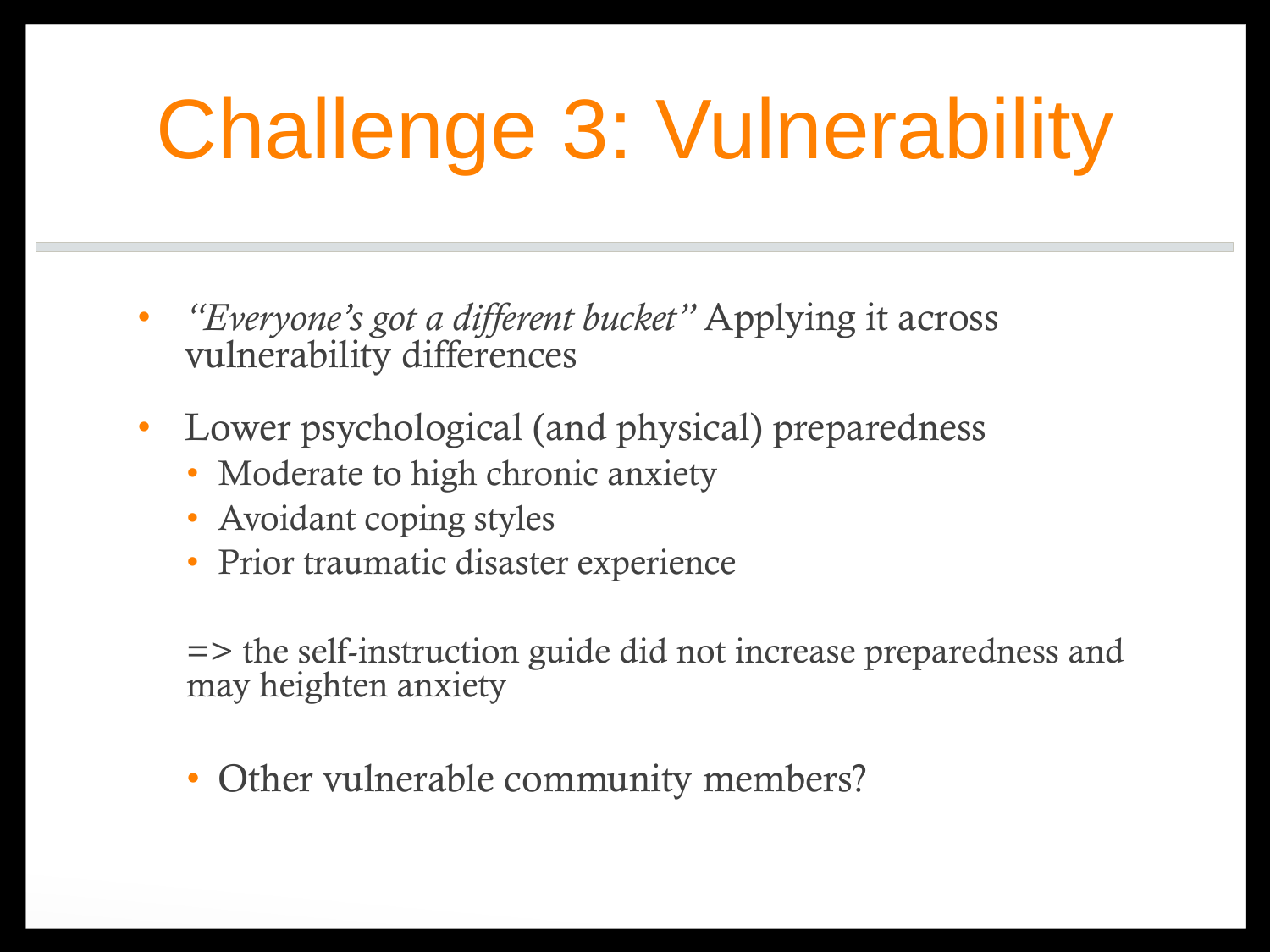## A tentative framework

- Collaborating with psychologists
- Include it as an assessment question/s that are concrete rather than abstract (e.g. *How would you rate your ability to make decisions under the stress of defending your property from a bush fire for several hours )*

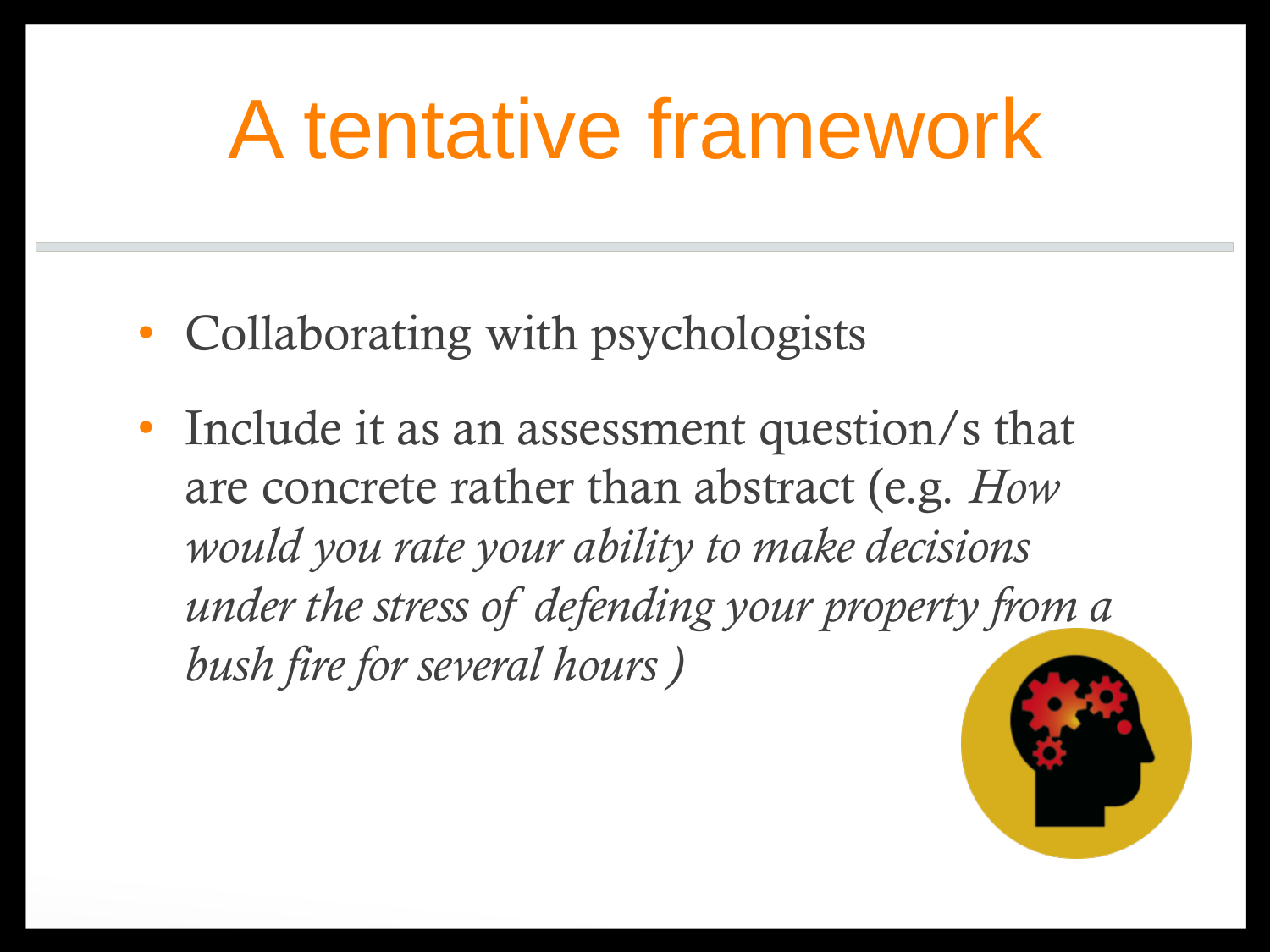## Next Steps

- Further research
	- What do people understand by 'mental fitness' i.e. what language might work?
	- Evaluating existing materials what is working already?
	- Psych preparedness for vulnerable persons how can we tailor messages?
	- Psychological preparedness and gender how can we speak to men and women